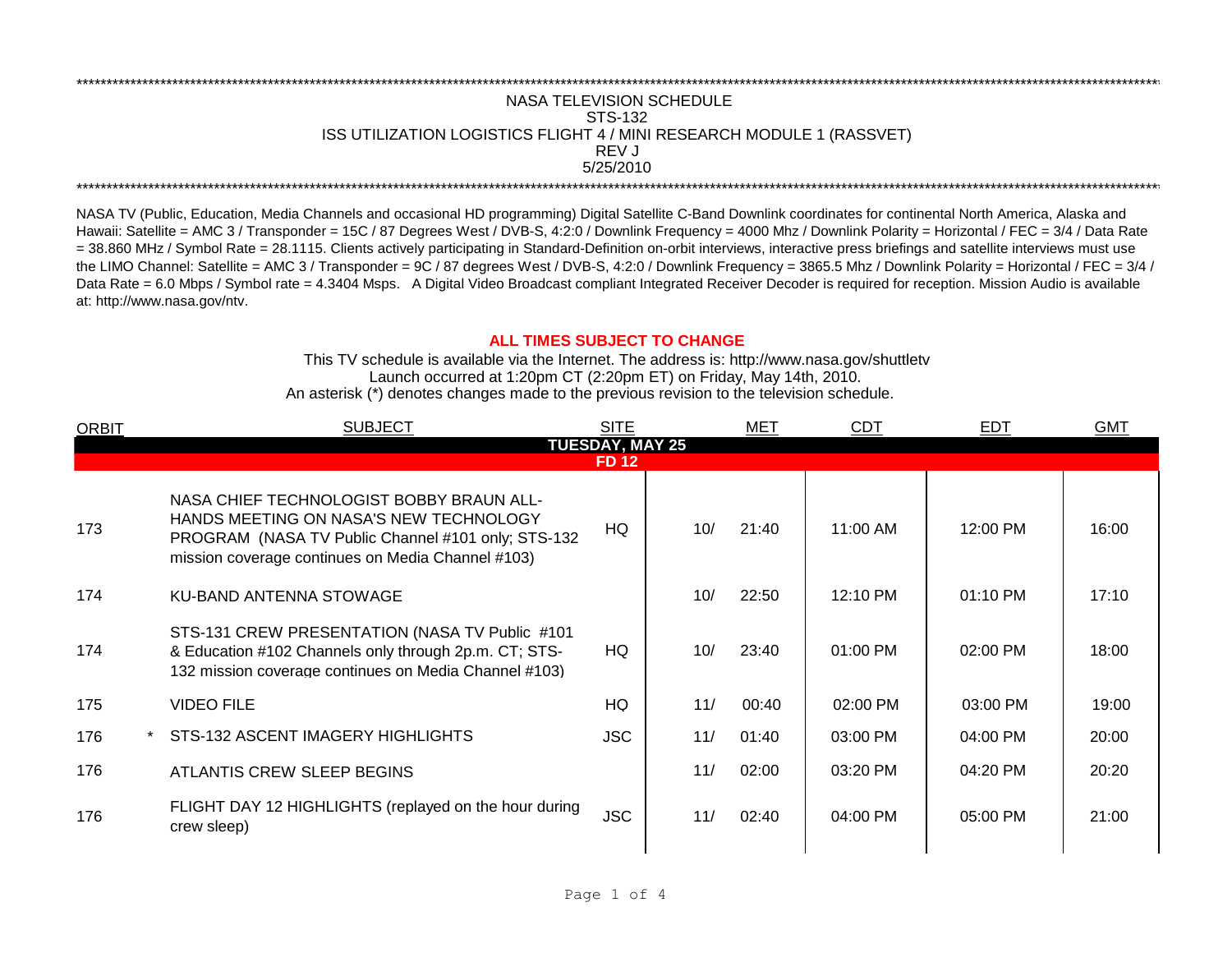| <b>ORBIT</b>     |         | <b>SUBJECT</b>                                                                                                                                | <b>SITE</b>  |                          | <b>MET</b> | CDT              | <b>EDT</b> | <b>GMT</b> |
|------------------|---------|-----------------------------------------------------------------------------------------------------------------------------------------------|--------------|--------------------------|------------|------------------|------------|------------|
| $\overline{177}$ | $\star$ | STS-132 ASCENT IMAGERY HIGHLIGHTS REPLAY                                                                                                      | <b>JSC</b>   | 11/                      | 03:40      | 05:00 PM         | 06:00 PM   | 22:00      |
| 178              |         | HIGH DEFINITION FLIGHT DAY 12 CREW HIGHLIGHTS<br>(if available; on the NASA-TV HDTV Channel; replays from<br>5:00am CT - 4:00pm CT on May 25) | <b>JSC</b>   | 11/                      | 05:40      | 07:00 PM         | 08:00 PM   | 00:00      |
| 179              |         | STS-132 ASCENT IMAGERY HIGHLIGHTS REPLAY                                                                                                      | <b>JSC</b>   | 11/                      | 06:40      | 08:00 PM         | 09:00 PM   | 01:00      |
| 181              |         | ATLANTIS CREW WAKE UP (begins FD 13)                                                                                                          |              | 11/                      | 10:00      | 11:20 PM         | 12:20 AM   | 04:20      |
|                  |         |                                                                                                                                               |              | <b>WEDNESDAY, MAY 26</b> |            |                  |            |            |
|                  |         |                                                                                                                                               | <b>FD 13</b> |                          |            |                  |            |            |
| 183              |         | ATLANTIS DEORBIT PREPARATIONS BEGIN                                                                                                           |              | 11/                      | 13:20      | 02:40 AM         | 03:40 AM   | 07:40      |
| 184              |         | PAYLOAD BAY DOOR CLOSING                                                                                                                      |              | 11/                      | 14:41      | 04:01 AM         | 05:01 AM   | 09:01      |
| 186              |         | ATLANTIS DEORBIT BURN                                                                                                                         |              | 11/                      | 17:21      | 06:41 AM         | 07:41 AM   | 11:41      |
| 187              |         | MILA C-BAND RADAR ACQUISITION OF ATLANTIS                                                                                                     |              | 11/                      | 18:15      | 07:35 AM         | 08:35 AM   | 12:35      |
| 187              |         | <b>KSC LANDING</b>                                                                                                                            | <b>KSC</b>   | 11/                      | 18:28      | 07:48 AM         | 08:48 AM   | 12:48      |
|                  |         | POST-LANDING NEWS CONFERENCE                                                                                                                  | <b>KSC</b>   |                          |            | NET L+2 HRS.     |            |            |
|                  |         | ENTRY FLIGHT CONTROL TEAM VIDEO REPLAY<br>(replayed after Post-Landing News Conference)                                                       | <b>JSC</b>   |                          |            | $\sim$ L+3 HRS.  |            |            |
|                  |         | STS-132 MISSION HIGHLIGHTS VIDEO REPLAY<br>(replayed after Entry Flight Control Team Video)                                                   | <b>JSC</b>   |                          |            | $~$ - L+3.5 HRS. |            |            |
|                  |         | STS-132 CREW NEWS CONFERENCE (may be postponed<br>or cancelled)                                                                               | <b>KSC</b>   |                          |            | NET L+4.5 HRS.   |            |            |
|                  |         |                                                                                                                                               |              |                          |            |                  |            |            |
|                  |         |                                                                                                                                               |              |                          |            |                  |            |            |
|                  |         |                                                                                                                                               |              |                          |            |                  |            |            |
|                  |         |                                                                                                                                               |              |                          |            |                  |            |            |
|                  |         |                                                                                                                                               |              |                          |            |                  |            |            |
|                  |         |                                                                                                                                               |              |                          |            |                  |            |            |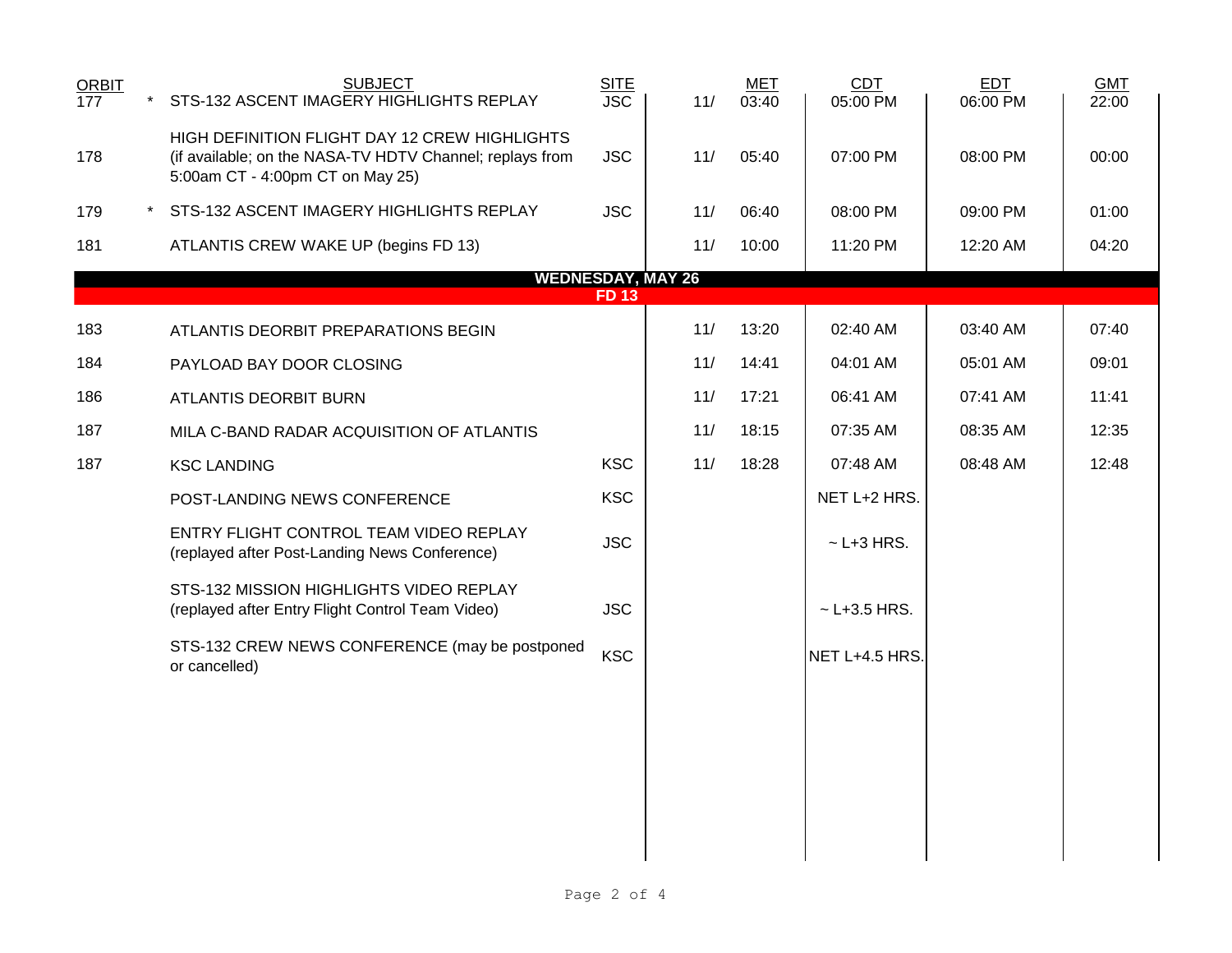| <b>ORBIT</b>               | <b>SUBJECT</b>                                                                                              | <b>SITE</b> | <b>MET</b> | <b>CDT</b> | <b>EDT</b> | <b>GMT</b> |  |  |  |
|----------------------------|-------------------------------------------------------------------------------------------------------------|-------------|------------|------------|------------|------------|--|--|--|
| <b>DEFINITION OF TERMS</b> |                                                                                                             |             |            |            |            |            |  |  |  |
| AMC:                       | <b>Americom Satellite</b>                                                                                   |             |            |            |            |            |  |  |  |
| CDT:                       | <b>Central Daylight Time</b>                                                                                |             |            |            |            |            |  |  |  |
| Destiny:                   | U.S. Laboratory on ISS                                                                                      |             |            |            |            |            |  |  |  |
| EMU:                       | <b>Extravehicular Mobility Unit</b>                                                                         |             |            |            |            |            |  |  |  |
| <b>EOTP</b>                | <b>Enhanced ORU Temporary Platform</b>                                                                      |             |            |            |            |            |  |  |  |
| EST:                       | <b>Eastern Daylight Time</b>                                                                                |             |            |            |            |            |  |  |  |
| EVA:                       | <b>Extravehicular Activity</b>                                                                              |             |            |            |            |            |  |  |  |
| FCS:                       | <b>Flight Control System</b>                                                                                |             |            |            |            |            |  |  |  |
| FD:                        | <b>Flight Day</b>                                                                                           |             |            |            |            |            |  |  |  |
| GMT:                       | Greenwich Mean Time                                                                                         |             |            |            |            |            |  |  |  |
| HARMONY: Node 2            |                                                                                                             |             |            |            |            |            |  |  |  |
| HD:                        | <b>High Definition Television</b>                                                                           |             |            |            |            |            |  |  |  |
| HQ:                        | <b>NASA Headquarters</b>                                                                                    |             |            |            |            |            |  |  |  |
| ISS:                       | <b>International Space Station</b>                                                                          |             |            |            |            |            |  |  |  |
| JPL:                       | Jet Propulsion Laboratory, Pasadena, CA                                                                     |             |            |            |            |            |  |  |  |
| JSC:                       | Johnson Space Center                                                                                        |             |            |            |            |            |  |  |  |
| Kibo:                      | Japanese Pressurized Module                                                                                 |             |            |            |            |            |  |  |  |
| KSC:                       | Kennedy Space Center                                                                                        |             |            |            |            |            |  |  |  |
| L:                         | Launch or Landing time                                                                                      |             |            |            |            |            |  |  |  |
| LDRI:                      | Laser Dynamic Range Imager                                                                                  |             |            |            |            |            |  |  |  |
| LIMO:                      | Live Interview Media Outlet channel                                                                         |             |            |            |            |            |  |  |  |
| MECO:                      | Main Engine Cut-Off                                                                                         |             |            |            |            |            |  |  |  |
| MET:                       | Mission Elapsed Time, which begins at the moment of launch and is read: DAYS/HOURS:MINUTES. LAUNCH=00/00:00 |             |            |            |            |            |  |  |  |
| <b>MILA</b>                | Merritt Island, Florida Tracking Station                                                                    |             |            |            |            |            |  |  |  |
| MMT:                       | <b>Mission Management Team</b>                                                                              |             |            |            |            |            |  |  |  |
| MRM-1                      | Mini Research Module 1 (new docking port on ISS)                                                            |             |            |            |            |            |  |  |  |
| MS:                        | <b>Mission Specialist</b>                                                                                   |             |            |            |            |            |  |  |  |
| NET:                       | No Earlier Than                                                                                             |             |            |            |            |            |  |  |  |
| OBSS:                      | Orbiter Boom Sensor System                                                                                  |             |            |            |            |            |  |  |  |
| ODS:                       | <b>Orbiter Docking System</b>                                                                               |             |            |            |            |            |  |  |  |
| OMS:                       | <b>Orbital Maneuvering System</b>                                                                           |             |            |            |            |            |  |  |  |
| ORU:                       | <b>Orbital Replacement Unit</b>                                                                             |             |            |            |            |            |  |  |  |
| P6:                        | Port Six Truss Segment                                                                                      |             |            |            |            |            |  |  |  |
| PAO:                       | <b>Public Affairs office</b>                                                                                |             |            |            |            |            |  |  |  |
| PDGF:                      | Power Data Grapple Fixture                                                                                  |             |            |            |            |            |  |  |  |
| PMA-3:                     | <b>Pressurized Mating Adapter 3</b>                                                                         |             |            |            |            |            |  |  |  |
| POA:                       | Payload ORU Accomodation                                                                                    |             |            |            |            |            |  |  |  |
| RCS:                       | <b>Reaction Control System</b>                                                                              |             |            |            |            |            |  |  |  |
| RPM:                       | Rendezvous Pitch Maneuver                                                                                   |             |            |            |            |            |  |  |  |
| SGANT:                     | Space-to-Ground Antenna                                                                                     |             |            |            |            |            |  |  |  |
| SRMS:                      | Shuttle Remote Manipulator System on Atlantis                                                               |             |            |            |            |            |  |  |  |
| <b>SSRMS:</b>              | Space Station Remote Manipulator System (Canadarm2 ISS Robotic Arm)                                         |             |            |            |            |            |  |  |  |